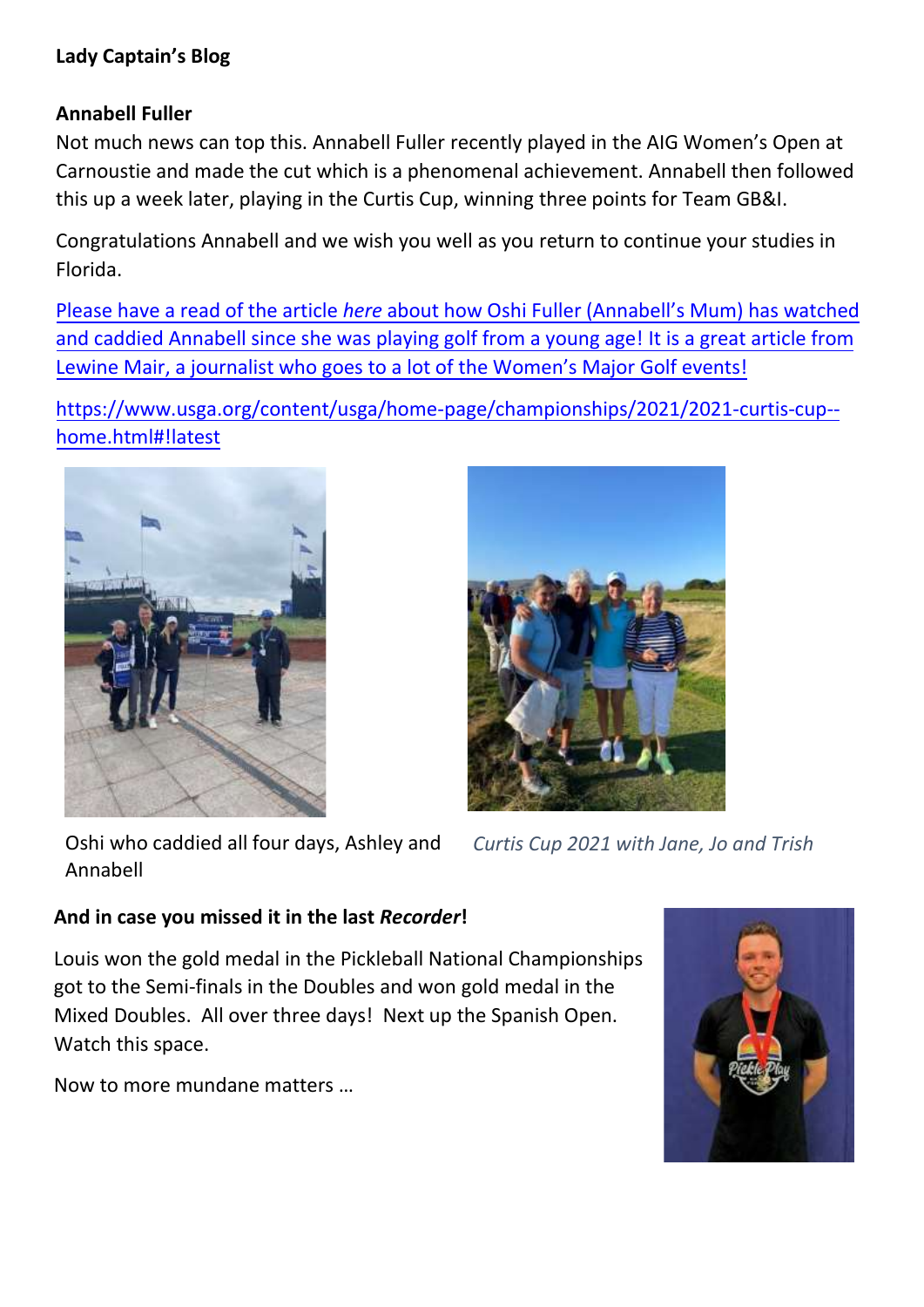#### **Ladies' Autumn Meeting**

Sign up for the Ladies' Autumn Meeting is now open! Please sign up to avoid missing out. Sign up for the Ladies' Autumn Meeting and Coronation Foursomes will open on **Tuesday 7 th September**.

# **Club Stableford**

A great result and deserved win from Tricia Morgan with 44 points! Martin Horswood was second on countback from Nick Wells and Keith Atkins all with 40 points.

## **Ladies Roll Up**

| Hannah Li      | 36 points |
|----------------|-----------|
| Kathleen Bacon | 35 points |
| Linda Hamilton | 33 points |

## **Lady Captain and Pro**





It has not been a good couple of days in the Captain and Pro matches. On Wednesday Nicole and I took on Sally Gesua and Siobain Rolston who got off to a flier with a wonderful birdie from Sally Gesua on the first and the pair continued in that vein for the next 16 holes. The Captain didn't contribute to a single hole and Nicole manfully took on the might of Siobain playing well on the front nine and Sally playing sublimely on the back 9 to win 4&2. It was great fun on a sunny afternoon and finished off in the evening sunshine on the terrace with a few drinks!

And two days later on Saturday Ricky and I played Katy Preston and Sian Bayliss. Suffice to say the pair were 6 under par on the  $12<sup>th</sup>$  hole. Ricky needed to birdie to halve which is a tough ask. Dormie 5 down we managed to peg them down to a win 2 up on 17<sup>th</sup>. They certainly impressed Ricky.

Monday saw the Frankland Moore Mixed and Married Foursomes and the Syd Scott Foursomes played. An extremely strong field headed up by Annabell Fuller and Max Stanley playing with Hannah Li and Dan Birn. How great to have some of the young stars playing however, Liz Dodds and David Openshaw triumphed in the Syd Scott and mixed pairs while Pippa and Derek Lyons defeated the holders on count back!